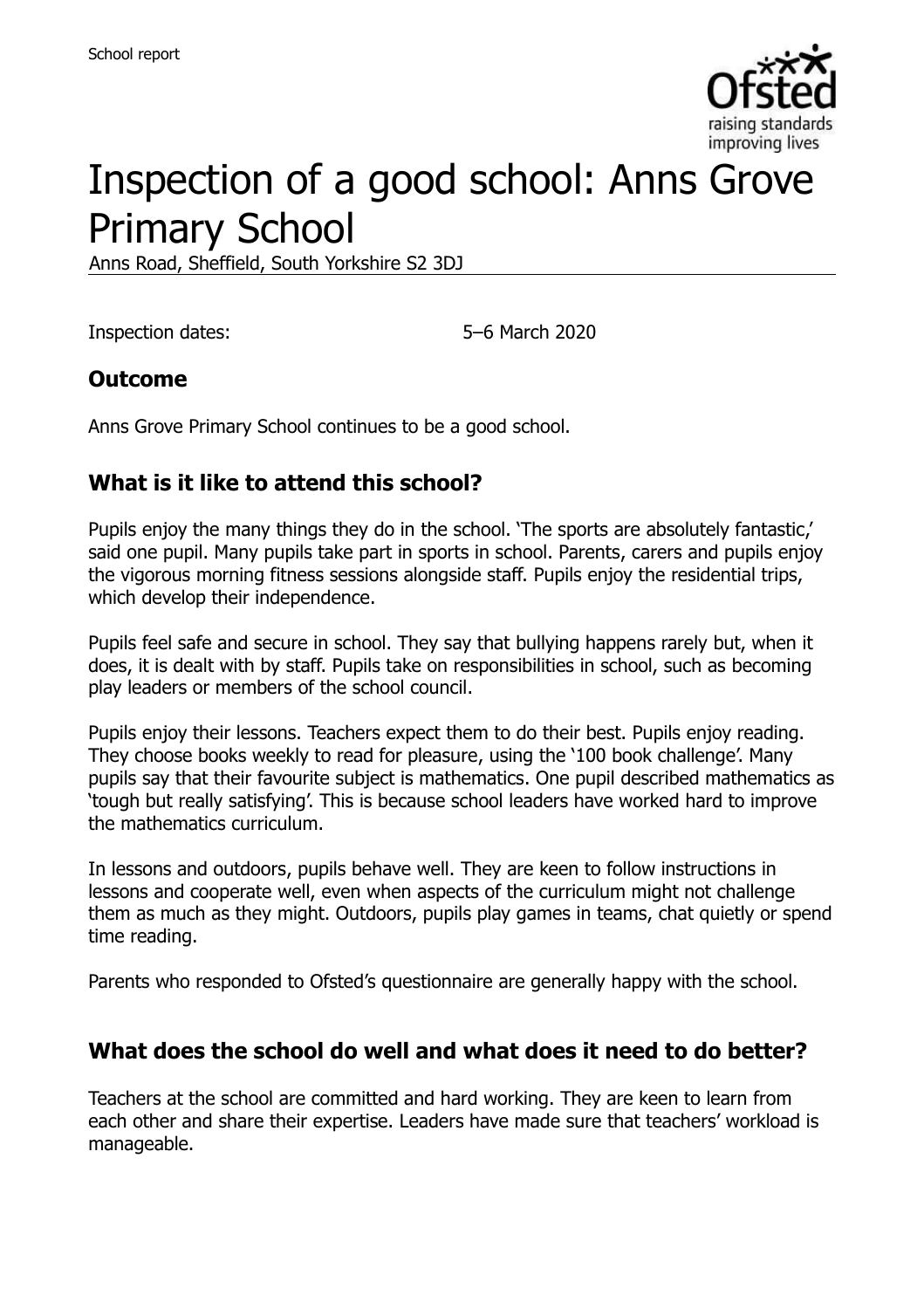

Leaders have also ensured that reading is given high priority in the curriculum. Phonics is taught well, starting in the Nursery class. The phonics curriculum is well organised. This makes it easy to see what pupils should be learning at any point in Reception and Year 1. Pupils who fall behind are helped to catch up quickly. Most pupils enjoy reading. Pupils read for pleasure, especially in key stage 1. Pupils in key stage 1 are read stories by their teachers every day. However, pupils say that this tails off in key stage 2. There are staff who are experts in phonics. They are able to give effective support to teachers when they need it.

The history leader has led improvements in this subject well. The curriculum is well organised and continues to improve. As a result, pupils are building their knowledge logically. Staff are being given effective support. Pupils are taught history every week. Trips and visits, for example to Conisbrough Castle, help to bring the subject alive to pupils. Leaders are aware that teachers now need to make sure that the work is neither too difficult nor too easy for pupils.

The computing curriculum is new and is still developing. All pupils are improving their knowledge of computer coding and the use of different software. However, pupils' knowledge is not yet sequenced in a logical order so that pupils know more and remember more over time. This is also the case in some other subjects, such as music. A strength in the computing curriculum is how well pupils understand how to stay safe online.

School leaders have worked hard to improve the curriculum in other subjects. In mathematics, the curriculum is strong. This gives pupils the essential skills to do well in the next stage of their education. The physical education curriculum is well established in the school and taught well. This ensures that pupils understand the benefits of leading a fit, healthy lifestyle.

Pupils with special educational needs and/or disabilities (SEND) receive good support. This enables them to achieve well. Leaders are currently improving the way teachers assess pupils' learning by measuring the small steps in pupils' progress.

In the early years, children behave well. They willingly take responsibility for tidying up. Adults in the school encourage children to speak in full sentences, which develops their speaking well. Children learn mathematics through fun activities and games. This prepares them effectively for Year 1. Children enjoy looking through books and being read stories by adults. Outdoors, children are able to climb the special climbing trees safely. This improves their confidence and their fitness. Leaders are now working to make sure that the outdoor area is accessible to all children in wet weather.

Pupils understand the importance of respecting others, no matter their race, disability, gender or sexuality. 'We should respect everybody,' as one pupil put it. Pupils behave well in lessons and during breaktimes and lunchtimes. Pupils are polite and courteous to adults and to each other. If anyone is upset, they know they can go to one of their trained peer mentors or to an adult.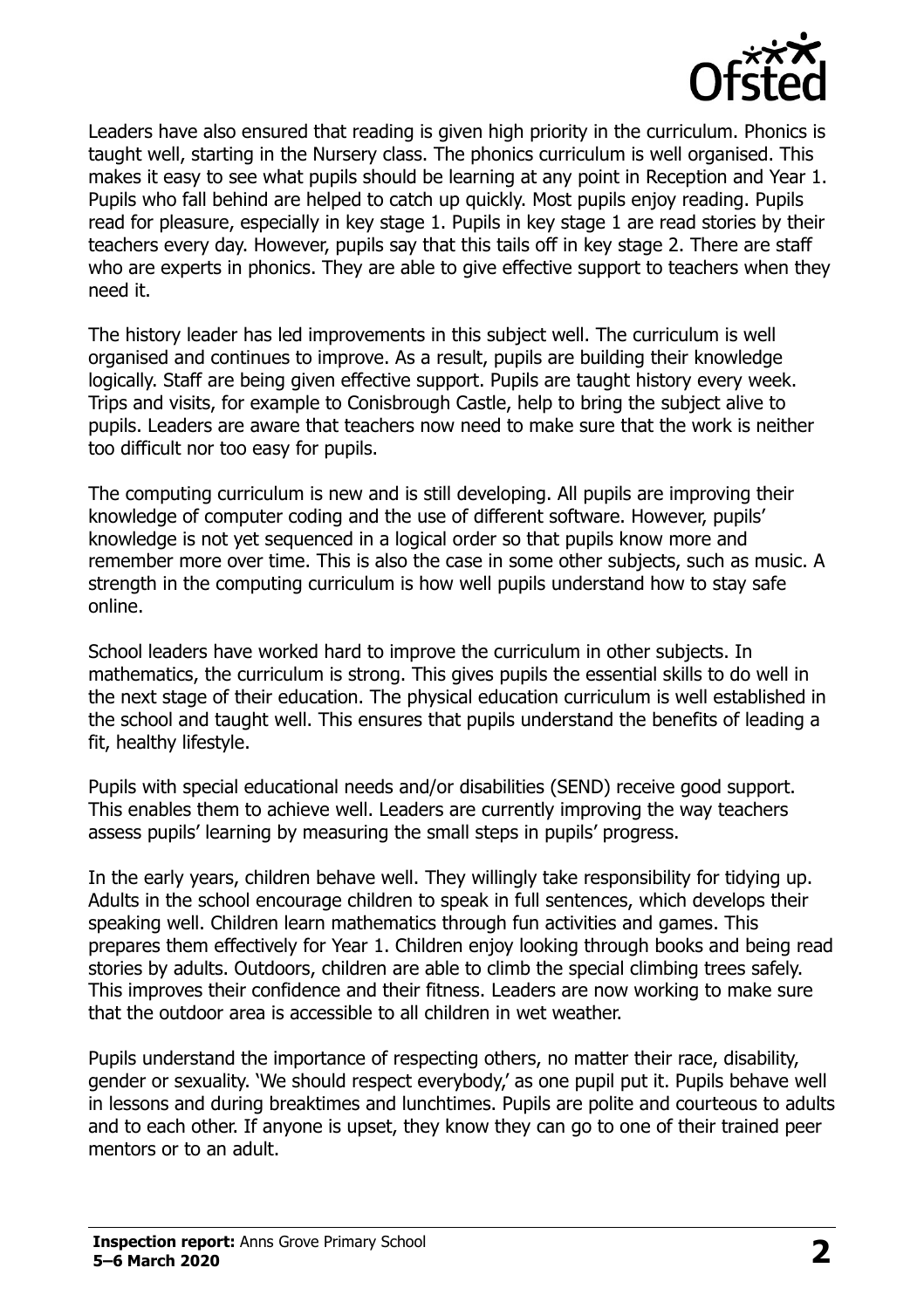

Governors are dedicated and hard working. They understand what is working well in the school and what needs further improvement.

# **Safeguarding**

The arrangements for safeguarding are effective.

There is a strong culture of safeguarding in the school. Staff know what they must do if they have concerns about pupils. Staff training is detailed and regular. Procedures for following up any concerns are thorough.

Pupils feel safe from any rare threats of bullying. They have a good understanding of how to stay safe when using the internet.

# **What does the school need to do to improve?**

# **(Information for the school and appropriate authority)**

■ The school's curriculum is not yet sufficiently coherently planned and sequenced in some subjects. However, it is clear from the actions that leaders have already taken to plan next year's curriculum and train staff in how to deliver it, that they are in the process of bringing this about.

# **Background**

When we have judged a school to be good, we will then normally go into the school about once every four years to confirm that the school remains good. This is called a section 8 inspection of a good school or non-exempt outstanding school. We do not give graded judgements on a section 8 inspection. However, if we find some evidence that the school could now be better than good or that standards may be declining, then the next inspection will be a section 5 inspection. Usually this is within one to two years of the date of the section 8 inspection. If we have serious concerns about safeguarding, behaviour or the quality of education, we will convert the section 8 inspection to a section 5 inspection immediately.

This is the first section 8 inspection since we judged the school to be good on 3–4 February 2016.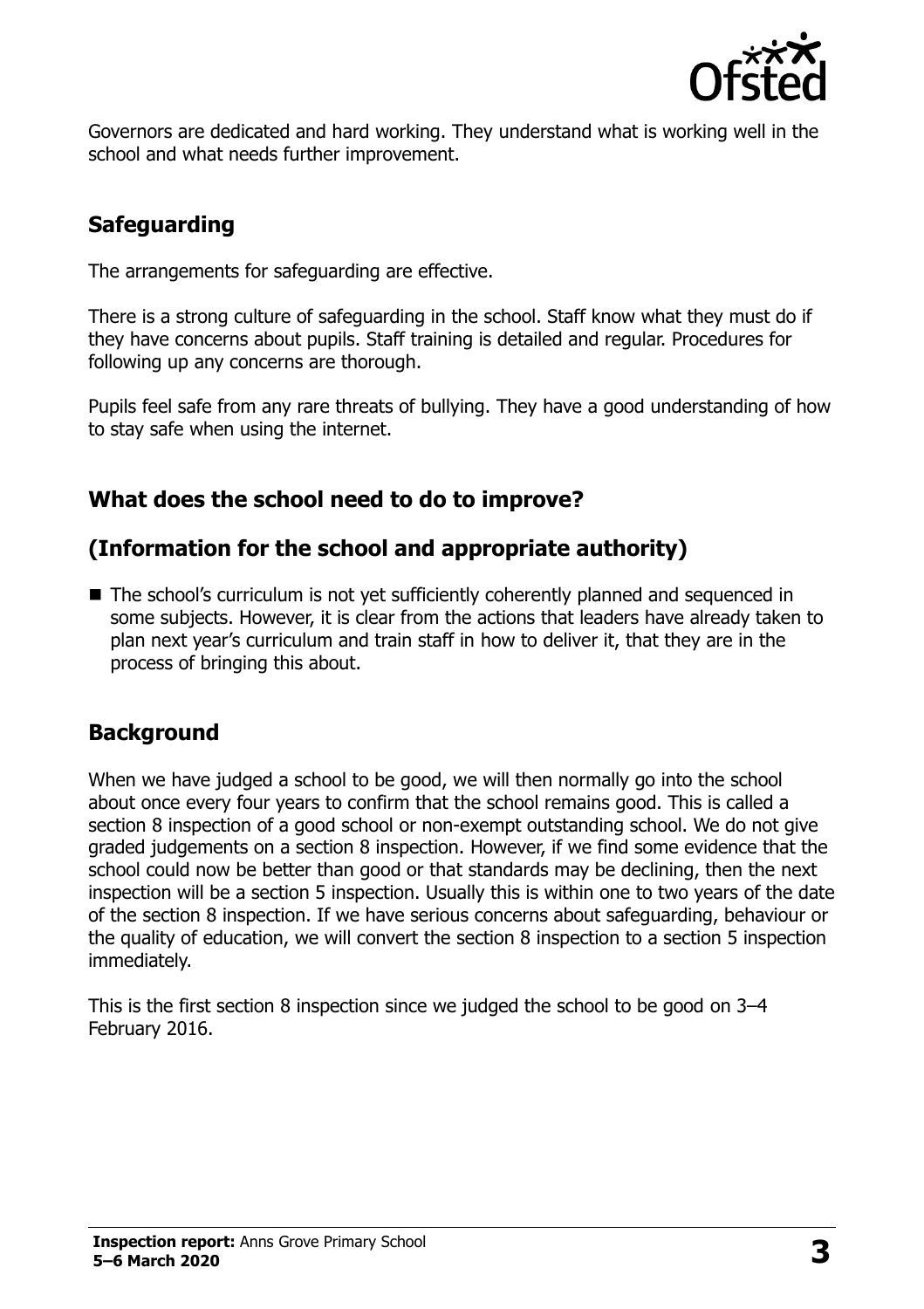

## **How can I feed back my views?**

You can use [Ofsted Parent View](https://parentview.ofsted.gov.uk/) to give Ofsted your opinion on your child's school, or to find out what other parents and carers think. We use Ofsted Parent View information when deciding which schools to inspect, when to inspect them and as part of their inspection.

The Department for Education has further quidance on how to complain about a school.

If you are the school and you are not happy with the inspection or the report, you can [complain to Ofsted.](https://www.gov.uk/complain-ofsted-report)

### **Further information**

You can search for [published performance information](http://www.compare-school-performance.service.gov.uk/) about the school.

In the report, '[disadvantaged pupils](http://www.gov.uk/guidance/pupil-premium-information-for-schools-and-alternative-provision-settings)' refers to those pupils who attract government pupil premium funding: pupils claiming free school meals at any point in the last six years and pupils in care or who left care through adoption or another formal route.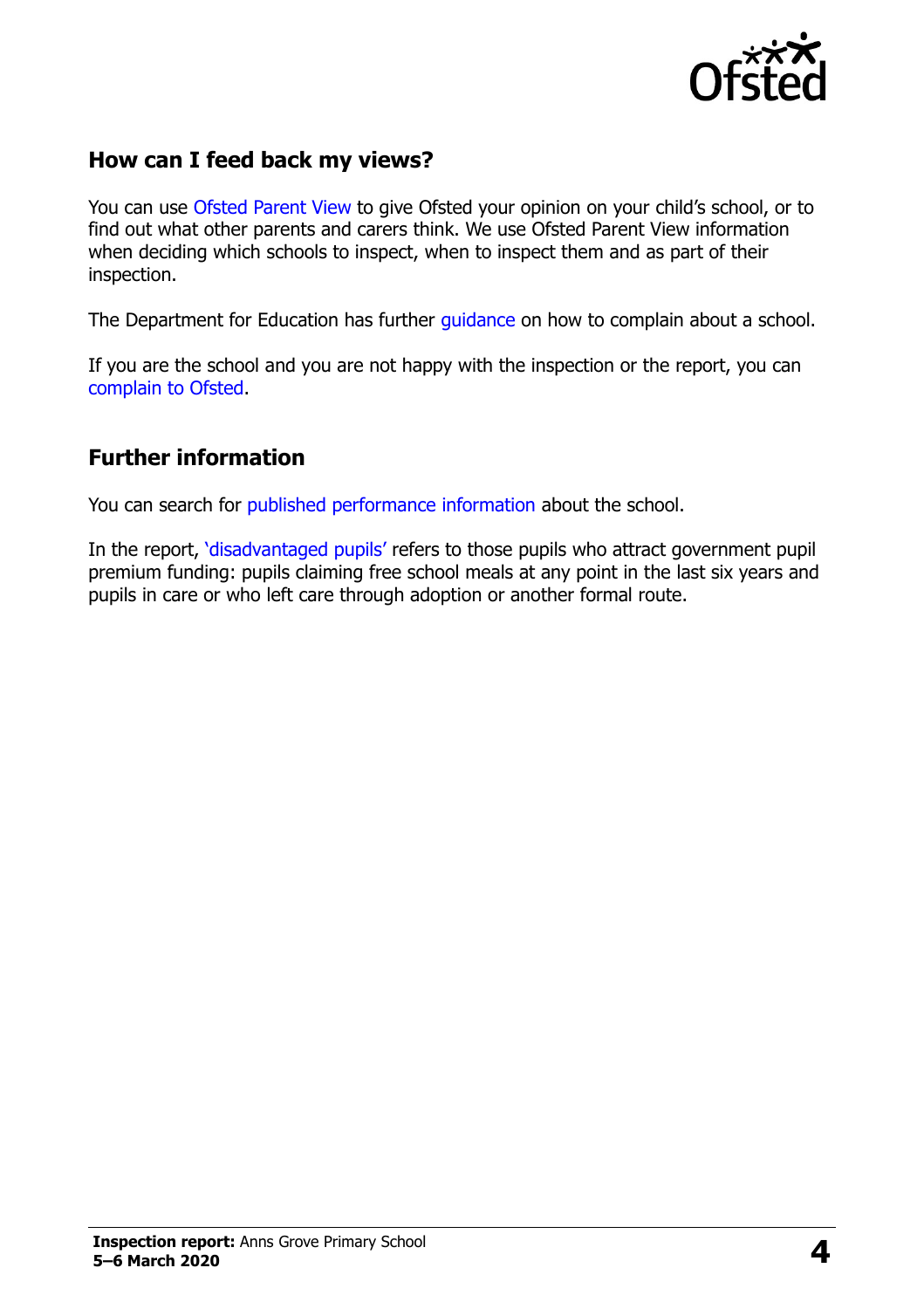

# **School details**

| Unique reference number             | 107086                                                                 |
|-------------------------------------|------------------------------------------------------------------------|
| <b>Local authority</b>              | Sheffield                                                              |
| <b>Inspection number</b>            | 10110778                                                               |
| <b>Type of school</b>               | Primary                                                                |
| <b>School category</b>              | Community                                                              |
| Age range of pupils                 | 3 to 11                                                                |
| <b>Gender of pupils</b>             | Mixed                                                                  |
| Number of pupils on the school roll | 348                                                                    |
| <b>Appropriate authority</b>        | The governing body                                                     |
| <b>Chair of governing body</b>      | <b>Scott Glover</b>                                                    |
| <b>Executive Headteacher</b>        | Samantha Fearnehough                                                   |
| Website                             | www.annsgrove.co.uk                                                    |
| Date of previous inspection         | 3–4 February 2016, under section 5 of the<br><b>Education Act 2005</b> |

### **Information about this school**

■ There are a breakfast club and after-school club on the premises. Both are run by the governing body.

# **Information about this inspection**

- I held meetings with the executive headteacher and other senior leaders. I met with five members of the governing body. I met a representative from the local authority.
- $\blacksquare$  I looked closely at the school's procedures for safeguarding and child protection. I scrutinised a range of documentation, including policies and records. I met with pupils and listened to their views. I spoke with leaders responsible for safeguarding and checked on their training. Throughout the inspection, I checked staff knowledge and understanding of their duties and responsibilities to keep pupils safe and free from harm.
- I looked at a range of documentation, including safeguarding documents, the school's self-evaluation of its overall effectiveness, records relating to pupils with SEND, school development plans and information on the school's website.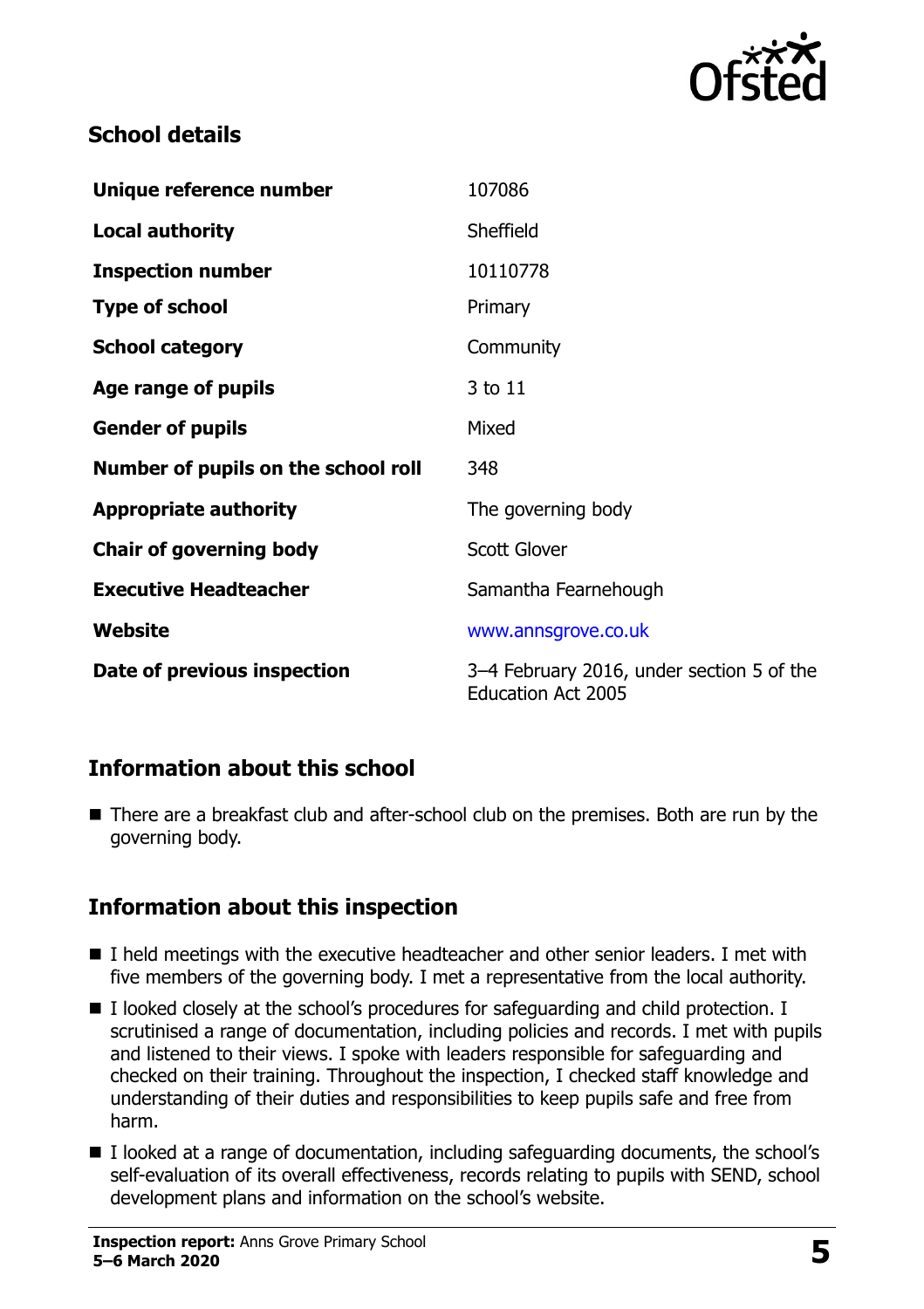

- I agreed with the headteacher to look in detail at: reading, computing and history. Other subjects were also considered as part of the inspection. I talked to subject leaders about their curriculum plans. I visited lessons, looked at pupils' work and discussed this with them. In addition, I had discussions with teachers and pupils from the lessons I visited.
- I considered the views of 39 parents who responded to Ofsted's survey, Parent View.

#### **Inspection team**

Robert Jones, lead inspector **Contact Contact Contact Contact Contact Contact Contact Contact Contact Contact Contact Contact Contact Contact Contact Contact Contact Contact Contact Contact Contact Contact Contact Contact**